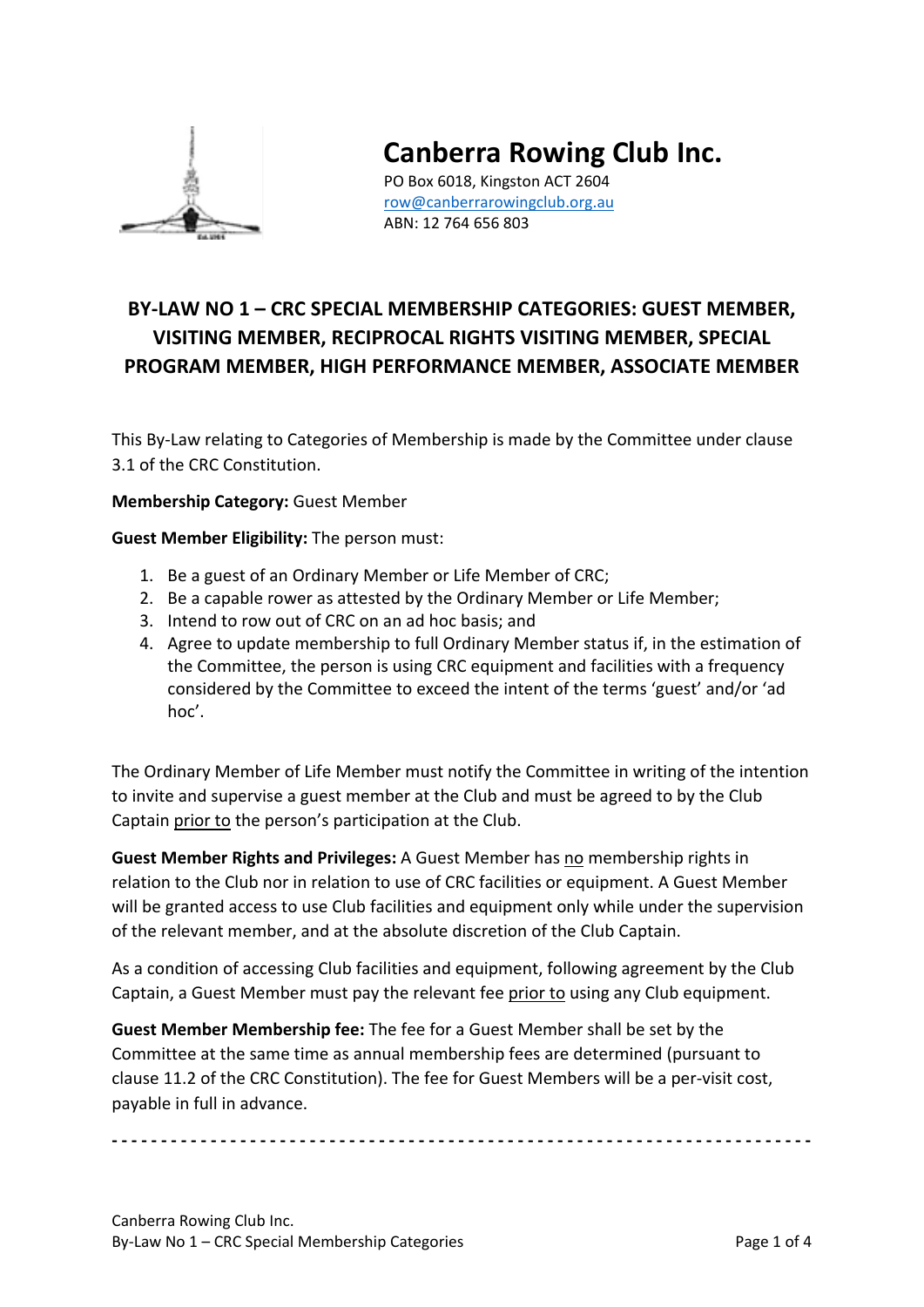#### **Membership Category:** Visiting Member

#### **Visiting Member Eligibility:** The person must:

- 1. Reside outside the ACT and surrounding region;
- 2. Be a capable rower;
- 3. Apply to the CRC Committee outlining reasons why the person should be considered for Visiting membership;
- 4. Intend to row out of CRC on an occasional basis; and
- 5. Agree to upgrade membership to full Ordinary Member status if, in the estimation of the Committee, the person is using CRC equipment and facilities with a frequency considered by the Committee to exceed the intent of the terms 'visiting' and/or 'occasional'.

**Visiting Member Rights and Privileges:** Visiting members will have all the rights of an Ordinary member, including use of CRC equipment, and, subject to payment of relevant additional fees, may enter ACT regattas and compete as a member of CRC.

**Visiting Member Membership fee:** The membership fee for a Visiting member shall be set at 50% of the annual Ordinary Junior membership fee, payable in full in advance. Visiting members who wish to enter a regatta to compete as a member of CRC must also pay an additional fee equal to the registration fees payable to Rowing ACT.

**- - - - - - - - - - - - - - - - - - - - - - - - - - - - - - - - - - - - - - - - - - - - - - - - - - - - - - - - - - - - - - - - - - - - - - -**

#### **Membership Category:** Reciprocal Rights Visiting Member

**Reciprocal Rights Visiting Member Eligibility:** The person must:

- 1. Be a financial member of another rowing club;
- 2. Be a capable rower as attested by the host Ordinary Member or Life Member;
- 3. Apply to the CRC Committee outlining reasons why the person should be considered for Reciprocal Rights Visiting membership;
- 4. Intend to row at CRC on an occasional basis; and
- 5. Agree to upgrade membership to full Ordinary Member status if, in the estimation of the Committee, the person is using CRC equipment and facilities with a frequency considered by the Committee to exceed the intent of the terms 'visiting' and/or 'occasional'.

The host Ordinary Member of Life Member must notify the Committee in writing of the intention to invite and supervise a Reciprocal Rights Visiting Member at the Club and must be agreed to by the Committee prior to the person's participation at the Club.

**Reciprocal Rights Visiting Member Rights and Privileges:** A Reciprocal Rights Visiting member has no membership rights in relation to the Club nor in relation to use of CRC facilities or equipment. A Reciprocal Rights Visiting Member will be granted access to use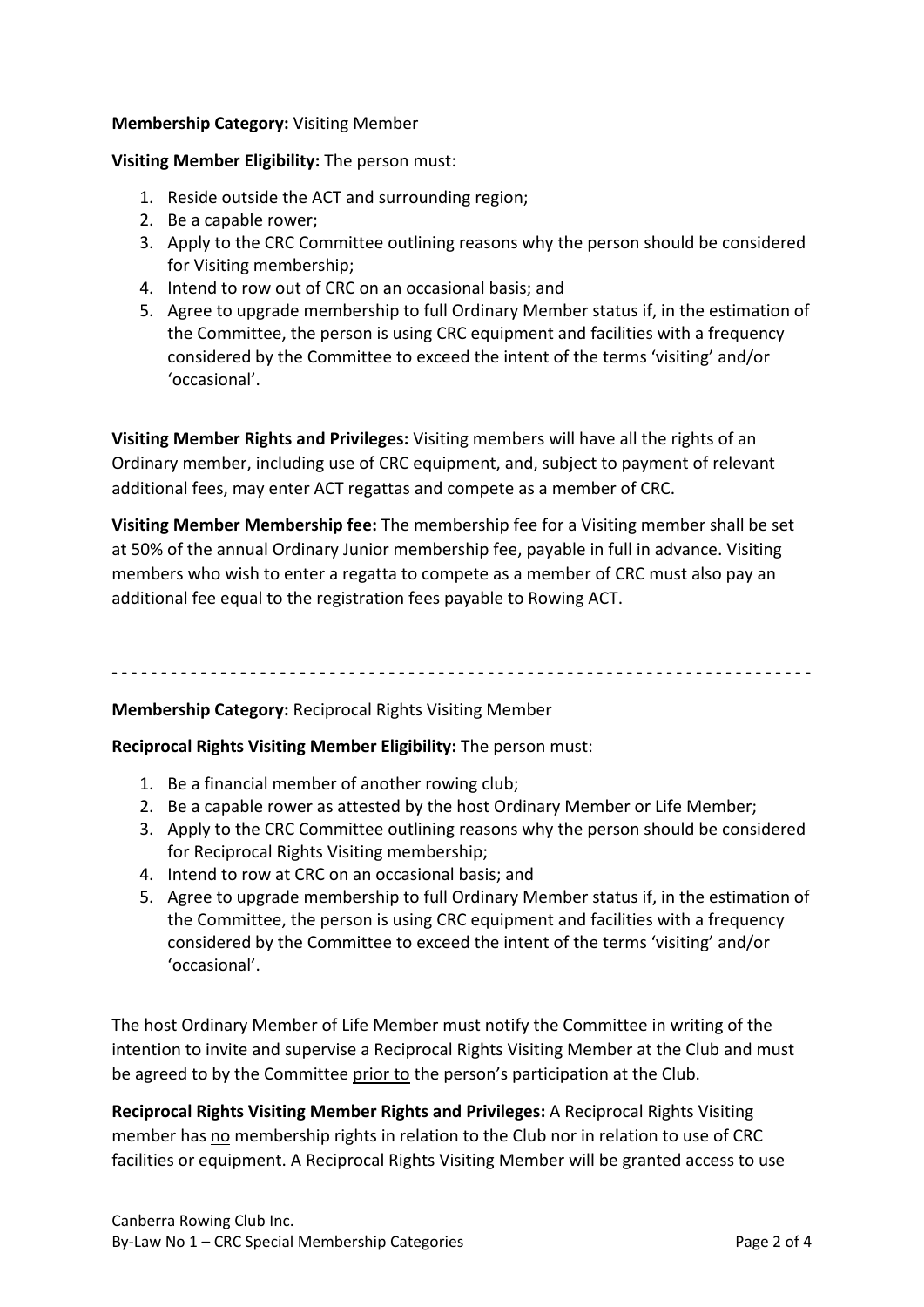Club facilities and equipment only while under the supervision or the relevant member, and at the absolute discretion of the Committee.

### **Reciprocal Rights Visiting Member Membership fee:**

The fee for a Reciprocal Rights Visiting Member shall be set by the Committee at the same time as annual membership fees are determined (pursuant to clause 11.2 of the CRC Constitution). The fee for Reciprocal Rights Visiting Members will be a per-visit cost, payable in full in advance.

**- - - - - - - - - - - - - - - - - - - - - - - - - - - - - - - - - - - - - - - - - - - - - - - - - - - - - - - - - - - - - - - - - - - - - - -**

#### **Membership Category:** Special Program Member

Examples of Special Programs include, but are not limited to:

- Learn to Row Program
- Corporate Rowing Program
- Schools Winter Program

**Special Program Member Eligibility:** The person must:

- 1. Apply to participate in a CRC Club Special Program;
- 2. Must have their application approved by the relevant Program Coordinator prior to participation; and
- 3. Intend to participate fully in the CRC Special Program.

**Special Program Member Rights and Privileges:** The Special Program Member Rights and Privileges will be determined for each Program and agreed by the Committee. These Rights and Privileges will be communicated to the Special Program Member prior to their participation in the respective Program.

Usually, these Rights and Privileges will extend to equipment and facilities access for a duration but will not extend to voting rights.

**Special Program Member Membership fee:** The Special Program Member fee will be determined by the Committee, in conjunction with respective Program Coordinators.

**- - - - - - - - - - - - - - - - - - - - - - - - - - - - - - - - - - - - - - - - - - - - - - - - - - - - - - - - - - - - - - - - - - - - - - -**